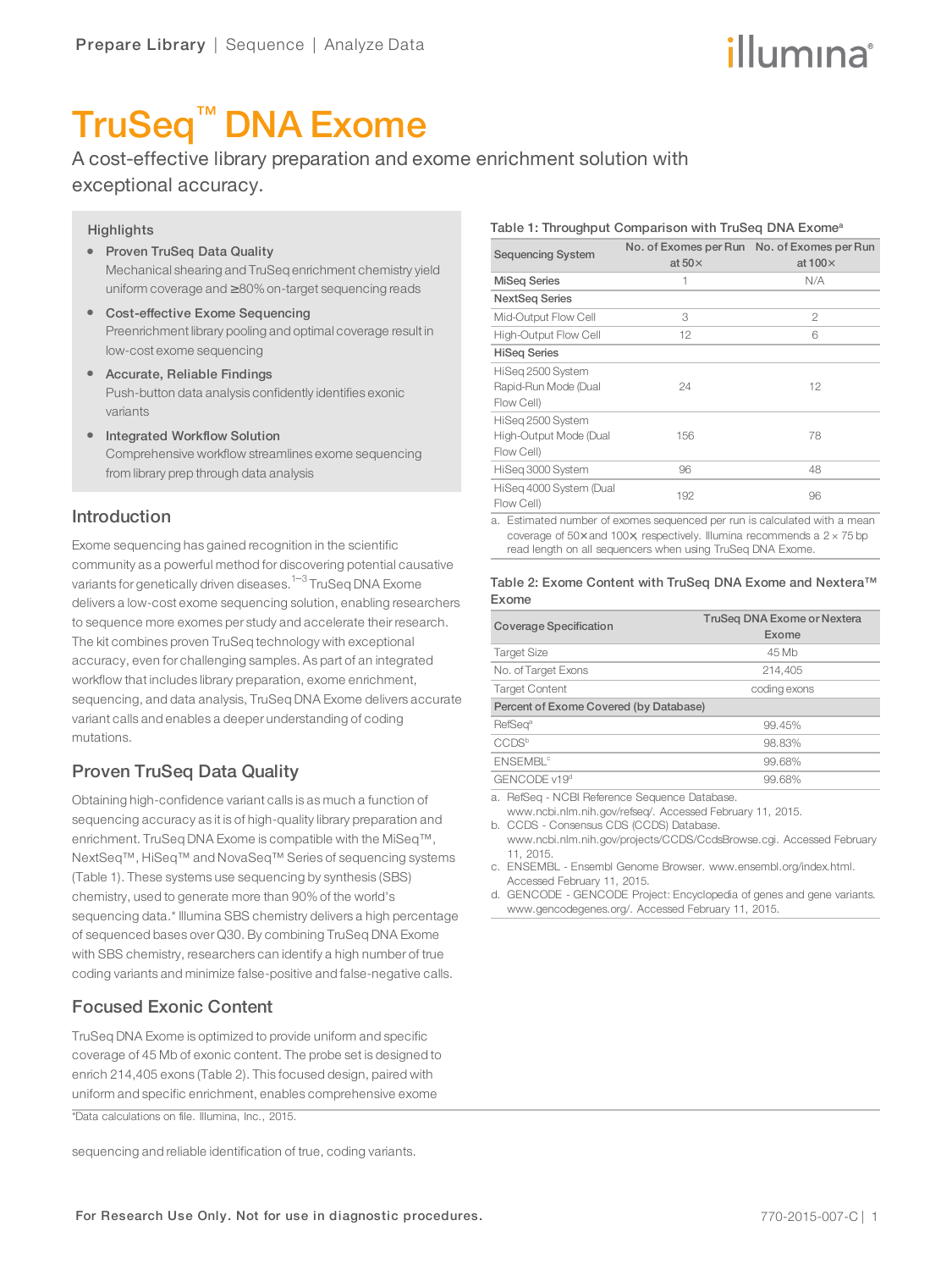## Prepare Library | Sequence | Analyze Data



Figure 1: On-Target Enrichment—TruSeq DNA Exome delivers ≥ 80% of ontarget sequencing reads for efficient, cost-effective exome sequencing.

# Efficient Exome Sequencing

TruSeq DNA Exome supports 12-plex pooling, enabling researchers to maximize sequencing throughput and identify variants in less time by sequencing up to 12 libraries per flow cell lane. TruSeq DNA Exome delivers ≥ 80% of on-target sequencing reads (Figure 1) and good coverage uniformity for high-confidence results. It also enables sequencing of more exomes per run, allowing researchers to maximize their budgets.

# Efficient Enrichment Chemistry

TruSeq DNA Exome is optimized to deliver consistent performance for many different sample types. The library preparation workflow (Figure 2) begins with mechanical fragmentation, generating uniform fragment sizes for maximum reproducibility between libraries (Figure 2A). This mechanical shearing by Covaris ultrasonification or a similar method supports use with compromised samples, such as those containing short DNA fragments. Blunt-end DNA fragments are generated using a combination of fill-in reactions and exonuclease activity, followed by size selection with provided AMPure solid phase reversible immobilization (SPRI) beads (Beckman Coulter). Adapters containing the full complement of sequencing primer hybridization sites for single, paired-end, and indexed reads are ligated to the fragments (Figure 2B). The ligated products are amplified using PCR (Figure 2C).

Next, libraries are pooled and denatured (Figure 2D). Biotinylated probes are hybridized to the targeted regions (Figure 2E and 2F), which are enriched using streptavidin beads. After anotherPCR reaction (Figure 2G), fragments are eluted from the beads and ready for sequencing (Figure 2H). This streamlined workflow generates a target insert size of ~150 bp and can be completed in < 2.5 days. TruSeq DNA Exome enriches exome content for sequencing efficiently, delivering high coverage uniformity with > 85% of bases covered at 10x depth (Figure 3).



Figure 2: TruSeq DNA Exome Workflow—TruSeq DNA Exome combines library preparation with exome enrichment and can be completed in less than 2.5 days..



Figure 3: High Coverage Uniformity—TruSeq DNA Exome delivers uniform coverage, with > 85% of bases covered at 10× depth.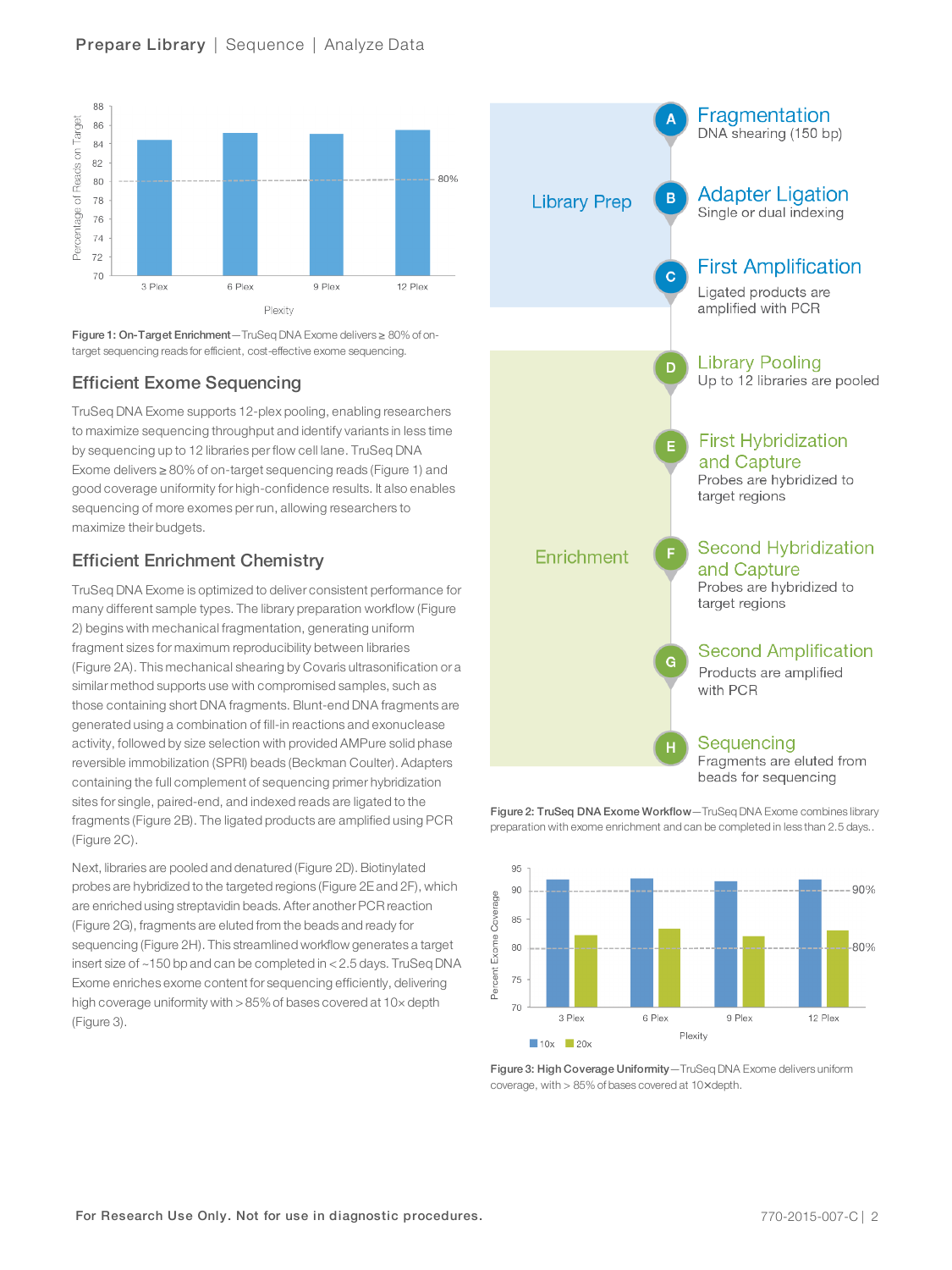#### Accurate, Reliable Findings

TruSeq DNA Exome delivers exceptional target coverage over a broad range of read depths (Figure 4). Together, the reproducibility of TruSeq DNA Exome, high coverage uniformity, and SBS chemistry result in highly accurate variant calls. Over 99.65% of variant calls made following TruSeq DNA Exome and Illumina sequencing match standard reference data in the National Institute of Standards and Technology (NIST) database (Figure [5](#page-3-3)). $4,5$  $4,5$ 



Figure 4: Coverage Efficiency at Varying Depths—TruSeq DNA Exome delivers exceptional coverage across varying sequencing depth, with > 80% of targets covered up to 20× depth.



Figure 5: High Correlation with NIST Database-Variant calls made with TruSeq DNA Exome demonstrate high concordance with standard reference data. The Centre de'Etude du Polymorphism Humain (CEPH) DNA sample NA12878 was sequenced to 100× coverage depth. Single nucleotide variant (SNV) calls are reported. Precision is defined as the probability that a called variant is accurate. Recall is defined as the probability of calling a validated variant.

### Integrated Sequencing Workflow

TruSeq DNA Exome is part of a cohesive, supported solution that guides researchers from library preparation through data analysis (Figure 7). The kit combines library preparation and exome enrichment, eliminating the need to purchase indexes, sample purification beads, or other ancillary materials. All components of TruSeq DNA Exome are designed, optimized, and analytically validated together, eliminating the need to evaluate multiple, disparate components. Expert Illumina scientists provide a single source of technical and field support for every stage of the workflow. By joining the Illumina community, researchers can harness the expertise of the Illumina support team and collaborate with the large network of scientists using Illumina technology.

Sequencing data are transferred automatically from Illumina systems to BaseSpace® Sequence Hub, the Illumina genomics computing environment. BaseSpace Sequence Hub removes much of the complexity from the typical analysis workflow, simplifying data analysis and biological interpretation. BaseSpace Sequence Hub offers an established ecosystem of integrated data analysis tools designed for biologists. With BaseSpace Apps, expert-preferred analysis tools are packaged in an intuitive, user-friendly interface, so that any researcher can access trusted analysis pipelines without previous bioinformatics experience (Figure 6). Researchers can choose to analyze exome data using the BWA Enrichment App, which uses the industry-standard BWA/GATK method, or the Isaac™ Enrichment App, which uses the fast and accurate Illumina pipeline.<sup>[6](#page-3-4)</sup>

For biologists investigating the genetic basis of disease, the VariantStudio App enables identification and functional interpretation of disease-associated single nucleotide variants (SNVs) and insertions and deletions (indels). Researchers can rapidly filter and isolate consequential variants to enrich sequencing data with biological context. Significant findings are exported in concise reports. The VariantStudio App enables researchers to explore biological significance in a few simple steps.



Figure 6: Simplified Data Analysis with BaseSpace Apps—TruSeq DNA Exome sequencing data can be easily and securely uploaded to BaseSpace Sequence Hub and analyzed with the BWA Enrichment App. Results are provided in easy-toread formats.